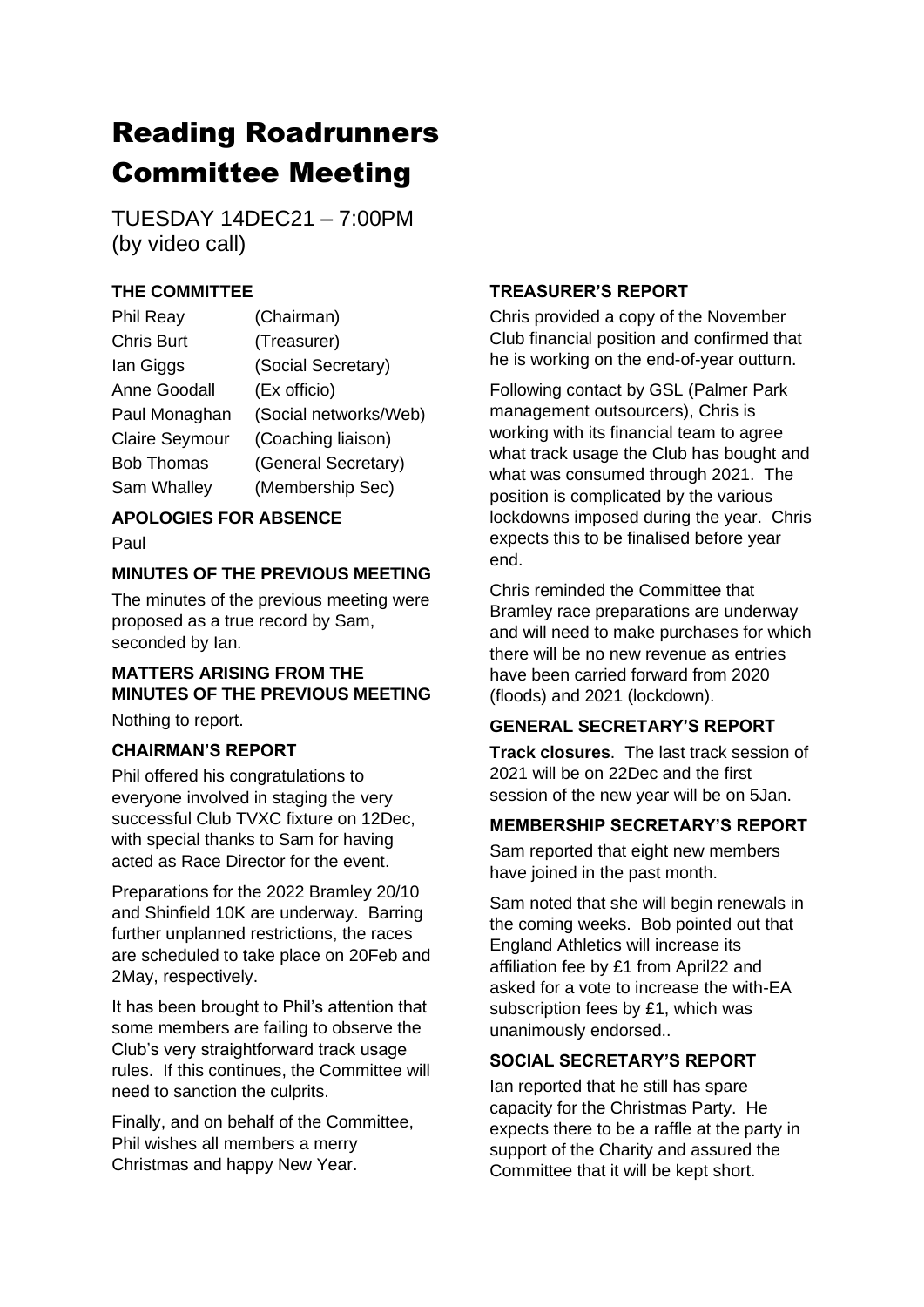It was agreed that attendees will be emailed prior to the event asking them to take a Lateral Flow Test and not to attend the party if it returns a positive result.

#### **COACHING REPORT**

Sarah reported on behalf of the Coaching Co-ordinators…

We have a newly qualified LiRF and she is keen to start a Couch to 5K group in January.

There has been some blatant disregard for track rules by one coach and many athletes who continue either to do as they please, appearing above the rules, or do as their coach tells them.

The coaching coordinators are currently looking into offering an outrun or two while track is closed over Christmas, this will depend on coach availability.

First aid kits have arrived, Sarah has two in her car and Pete has one. While we can't access our storage, they will be handed out when there are outruns.

First aid training has been booked for January with many coaches and LiRFs wanting to attend.

#### **ANY OTHER BUSINESS**

**Dinner dance.** The Committee agreed that Anne could purchase what she needs to stage the 2022 Dinner Dance.

#### **VACANCIES**

Members who would like to know more about any of these roles are invited to contact Phil in the first instance, email to: [chairman@readingroadrunners.org](mailto:chairman@readingroadrunners.org)

**Chairman.** Phil will stand down as Chairman at the AGM.

**General Secretary.** Bob will stand down as Secretary at the AGM. It would be ideal if his replacement were shadowing before the AGM.

**Newsletter Editor**. Ben has stood down as the newsletter editor. If the newsletter is to continue, we need a volunteer to step up as editor.

#### **Mental Health Champion**. The requirement for this post arises from EA, which summarises the role as:

"*The role of a Mental Health Champion is to support people to access the mental wellbeing benefits of running, remove stigma and get people talking about mental health. Champions will NEVER be expected to provide mental health support in the role but they will be provided with details of where to signpost people for professional support with their mental health.*"

The best way to understand the role would be to consult the [narrative provided on the](https://www.englandathletics.org/athletics-and-running/our-programmes/runandtalk/mental-health-champions/)  [EA website.](https://www.englandathletics.org/athletics-and-running/our-programmes/runandtalk/mental-health-champions/)

**Ex officio Committee posts**. There are three Committee posts vacant for ex officio members and two more will become vacant at the AGM, when Anne & Claire stand down. The ex officio members do not have fixed duties (c.f. Chairman, Media Manager, Treasurer, Social Secretary, etc) but are available to take on tasks as they occur throughout the year.

**DONM**: 19:00 Tuesday, 11 January by video call.

*Main Club contact points:*

Chairman, Phil: [chairman@readingroadrunners.org](mailto:chairman@readingroadrunners.org)

Membership Secretary, Sam: [membership@readingroadrunners.org](mailto:membership@readingroadrunners.org)

Secretary, Bob: [gensec@readingroadrunners.org](mailto:gensec@readingroadrunners.org)

Treasurer, Chris: [treasurer@readingroadrunners.org](mailto:treasurer@readingroadrunners.org)

Social Secretary, (Not presently monitored): [socialsec@readingroadrunners.org](mailto:socialsec@readingroadrunners.org)

Coaching Co-ordinators, Pete & Sarah: [coach@readingroadrunners.org](mailto:coach@readingroadrunners.org)

Website / Media, Paul: [webmaster@readingroadrunners.org](mailto:webmaster@readingroadrunners.org)

Team Captains, Liz & Jamie: [teamcaptains@readingroadrunners.org](mailto:teamcaptains@readingroadrunners.org)

Welfare Officer, Tom Harrison: [tom.harrison13w@btinternet.com](mailto:tom.harrison13w@btinternet.com)